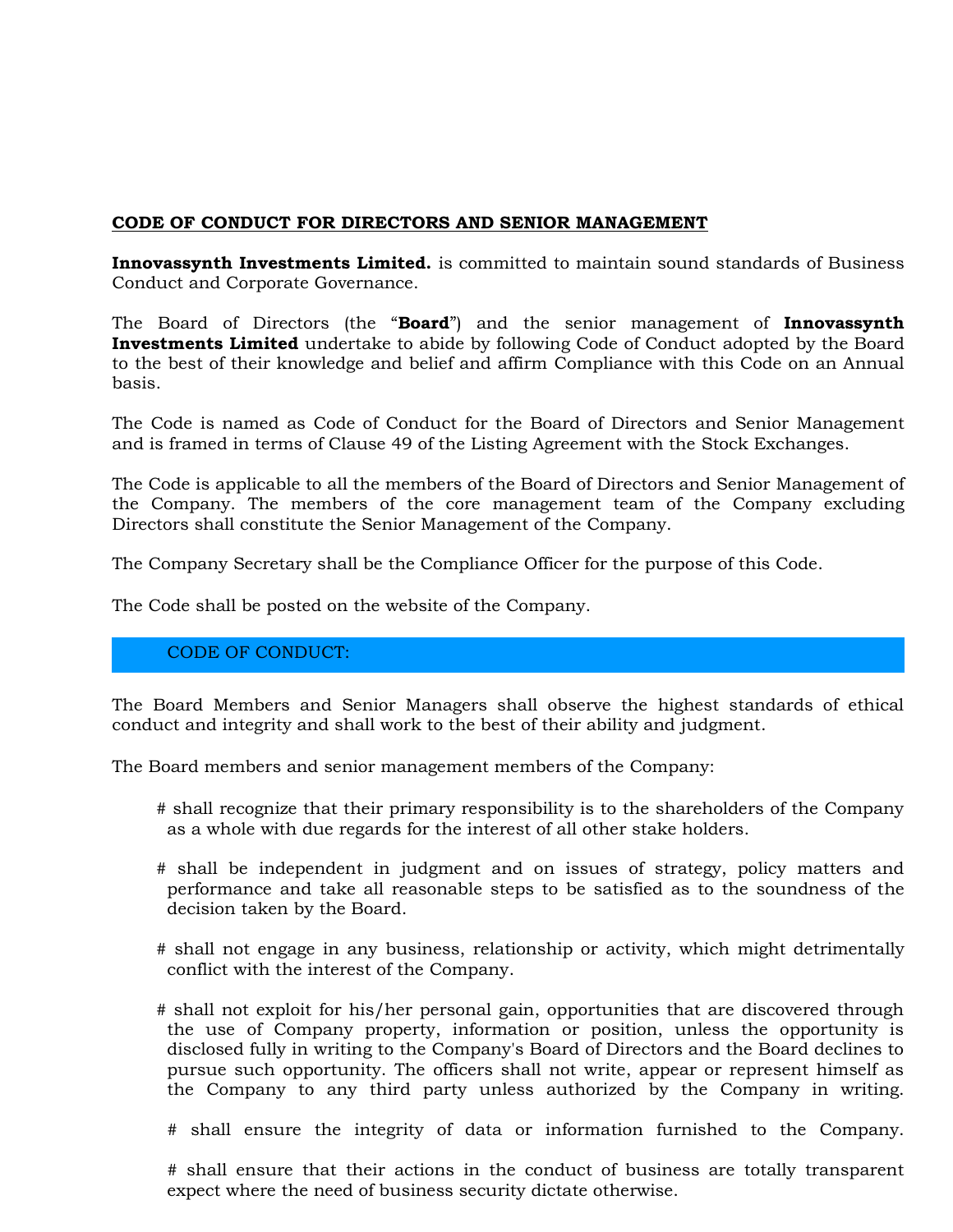# shall ensure that any confidential information gained in their official capacity is not utilized for personal profit or for the advantage of any other person. They shall not disclose in writing/verbal any facts, figures, information, trade secrets and/or confidential documents obtained during the course of business relationship with Company to any person/authority/organization/statutory body unless required by law and/or with specific written permission of the Company.

# all documents, processes, manuals, literature, systems etc. or any other intellectual property developed or created by the officers during the association with the Company are sole Intellectual Property of the Company.

# The Company and its officers shall prepare and maintain accounts of the Company's business affairs fairly and accurately in accordance with the generally accepted accounting and financial reporting standards. Internal accounting and audit procedures shall fairly and accurately reflect all of the Company's business transactions and disposition of assets.

# shall maintain and help the Company in maintaining the highest degree of Corporate Governance.

# shall ensure compliance with all the relevant laws and regulations affecting operations of the Company. They shall keep abreast of the affairs of the Company and be kept informed of the Company's compliance with relevant laws, rules and regulations.

# shall maintain confidentiality of the Company's business secret and other information of the like nature entrusted by the Company or acquired during the performance of their duties.

# shall observe the Code of Conduct for dealing in equity shares/securities of the Company framed under SEBI (Prevention of Insider Trading) Regulations, 1992.

# shall neither receive nor offer or make, directly or indirectly, any illegal payments, remunerations, gifts, donations or benefits to obtain business or uncompetitive favors for the conduct of its business. However, nominal gifts for special events can be exchanged by employees provided the same is disclosed to the management immediately.

# shall deal on behalf of the Company with professionalism, honesty and integrity, as well as high moral and ethical standards. Such conduct shall be fair and transparent and be as such by third parties. .

# All assets of the Company, tangible and intangible, shall be employed for the purpose of conducting the business for which they are duly authorized. None of the assets of the Company should be misused or diverted for personal purpose.

# shall not commit any offence involving moral turpitude or engage in a conduct likely to bring discredit upon the Company.

# shall promptly report to the Board of Directors any actual or possible violation of the Code.